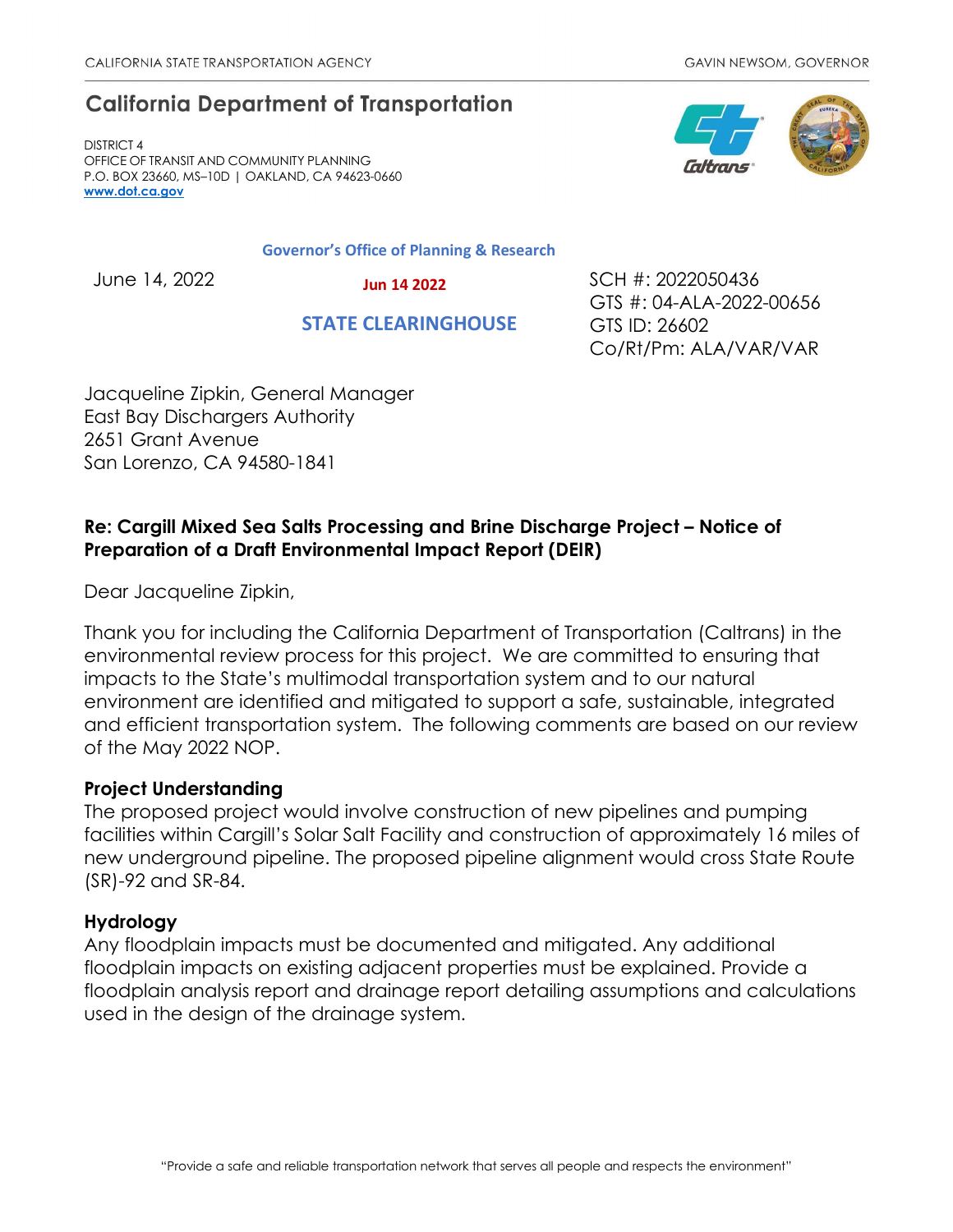Jacqueline Zipkin, General Manager June 14, 2022 Page 2

#### **Biological Resources**

Provide the proposed jacking and receiving pit locations where the proposed pipeline alignments cross SR-92 and SR-84 within Caltrans' Right-of-Way (ROW) for the Office of Biological Sciences and Permits, Biology Branch, to review. Caltrans should also review all crossings at locations with potential to encounter protected species and habitats.

## **Construction-Related Impacts**

Construction work for the proposed pipeline must not disrupt the traffic operations of both SR-92 and SR-84. The risk of pipe failures during an earthquake that may potentially impact the State highway traffic operations should be considered and discussed. Mitigation for significant impacts due to construction and noise should be identified. Project work that requires movement of oversized or excessive load vehicles on State roadways requires a transportation permit that is issued by Caltrans. To apply, visit:<https://dot.ca.gov/programs/traffic-operations/transportation-permits>

Potential impacts to Caltrans' ROW from project-related temporary access points should be analyzed. If an access from within Caltrans' ROW is needed for maintenance, any lane closures needed to perform the maintenance would be allowed only during periods in which traffic impacts are minimized.

Prior to construction, coordination may be required with Caltrans to develop a Transportation Management Plan (TMP) to reduce construction traffic impacts to the State Transportation Network (STN).

## **Lead Agency**

As the Lead Agency, the East Bay Dischargers Authority is responsible for all project mitigation, including any needed improvements to the STN. The project's fair share contribution, financing, scheduling, implementation responsibilities and lead agency monitoring should be fully discussed for all proposed mitigation measures.

#### **Equitable Access**

If any Caltrans facilities are impacted by the project, those facilities must meet American Disabilities Act (ADA) Standards after project completion. As well, the project must maintain bicycle and pedestrian access during construction. These access considerations support Caltrans' equity mission to provide a safe, sustainable, and equitable transportation network for all users.

#### **Encroachment Permit**

Please be advised that any permanent work or temporary traffic control that encroaches onto Caltrans' ROW requires a Caltrans-issued encroachment permit. As part of the encroachment permit submittal process, you may be asked by the Office of Encroachment Permits to submit a completed encroachment permit application package, digital set of plans clearly delineating Caltrans' ROW, digital copy of signed,